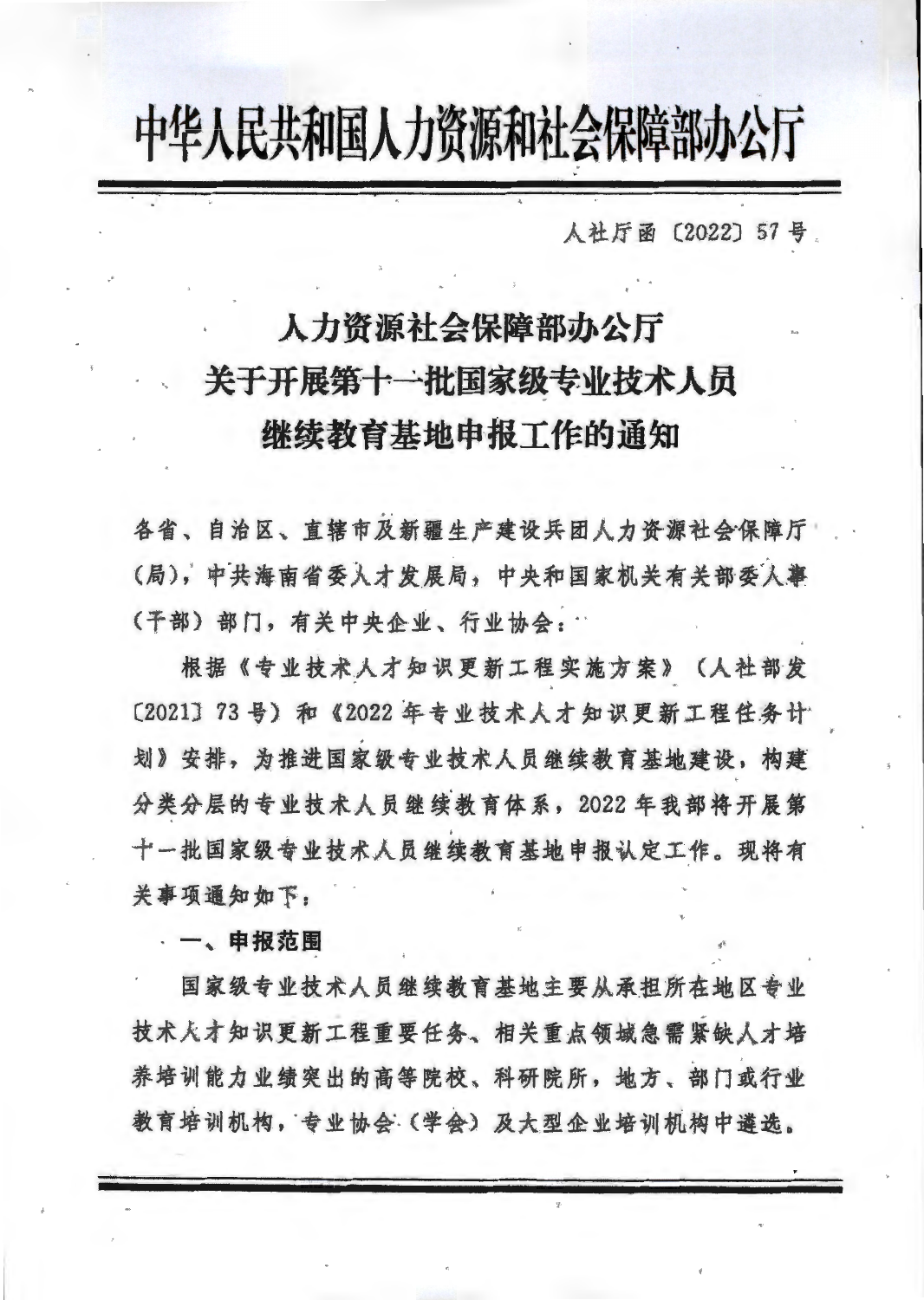## 二、申报条件

申报设立国家级专业技术人员继续教育基地应具备以下基本 条件:

(一) 在中国境内依法登记的具有培训或继续教育相关资质 的独立法人机构。

(二) 具有能够满足培训需要的相对稳定的高素质专兼职师 资队伍,有健全的继续教育管理机构及从事继续教育管理的专兼 职人员。

(三)具有健全的教学组织管理、学员考核管理、培训登记 管理、培训效果评估、后勤保障及财务管理等基本管理制度。

(四)具备能够满足线下、线上培训所需的教学设备和基础 设施,有固定的教学培训场所、设备等硬件设施和现代化远程教 育条件,建设有网络培训和管理信息化平台。

(五)具有丰富的培养培训专业技术人员经验,围绕经济社 会发展重点领域,每年培训专业技术人员总量不少于2000人次。

三、申报程序

(一) 申报机构自愿填写国家级专业技术人员继续教育基地 申报表(见附件),提供相关材料,按属地管理要求,报所在地 省级人社部门或行业主管部门预审。属于地区或部门、行业设立 的区域性、行业性专业技术人员继续教育基地的,应一并报送有 关证明材料。

(二) 省级人社部门和行业主管部门根据本地区、本行业实  $2 -$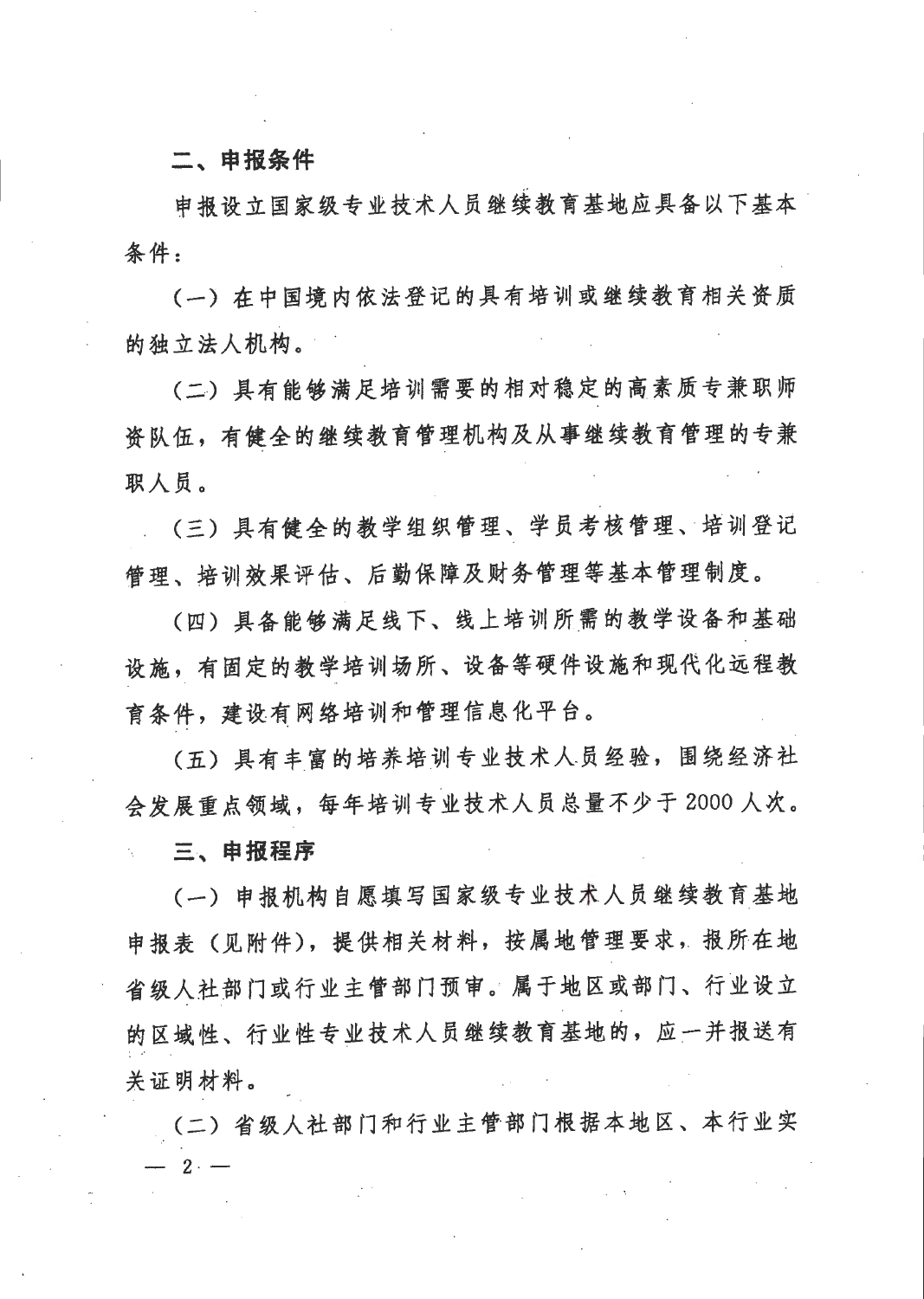施知识更新工程的需要,推荐符合条件的申报机构作为国家级专 业技术人员继续教育基地的备选单位,并出具推荐函。每个地 区、部门限推荐1个备选单位。

(三) 国家级继续教育基地申报工作实行网上同步申报。各 地人社厅局和有关部门登陆专业技术人才知识更新工程公共服务 平台 (以下称"工程服务平台", 网址: zsgx. mohrss. gov. cn), 指导备选单位按照要求进行网上申报。

(四) 人力资源社会保障部组织继续教育和相关行业领域专 家组成专家评审委员会,对申报材料进行复核、论证、考察、评 审, 经审核同意后予以认定并向社会公布。

四、申报材料

1. 国家级专业技术人员继续教育基地申报表:

2. 所在地省级人社部门或行业主管部门出具的推荐函;

3. 法人登记证书复印件(加盖单位印章);

4. 其他证明材料或补充材料。

五、工作要求

(一) 各地各部门要高度重视国家级专业技术人员继续教育 基地的申报工作,坚持公平、公正、公开原则,优化布局、突出 特色,分期分批组织申报,切实把继续教育基地打造成培养人才 的重要平台。

(二) 充分发挥基地示范引领作用、更好服务经济社会发展, 各地各部门应优先从区域性、行业性专业技术人员继续教育基地 3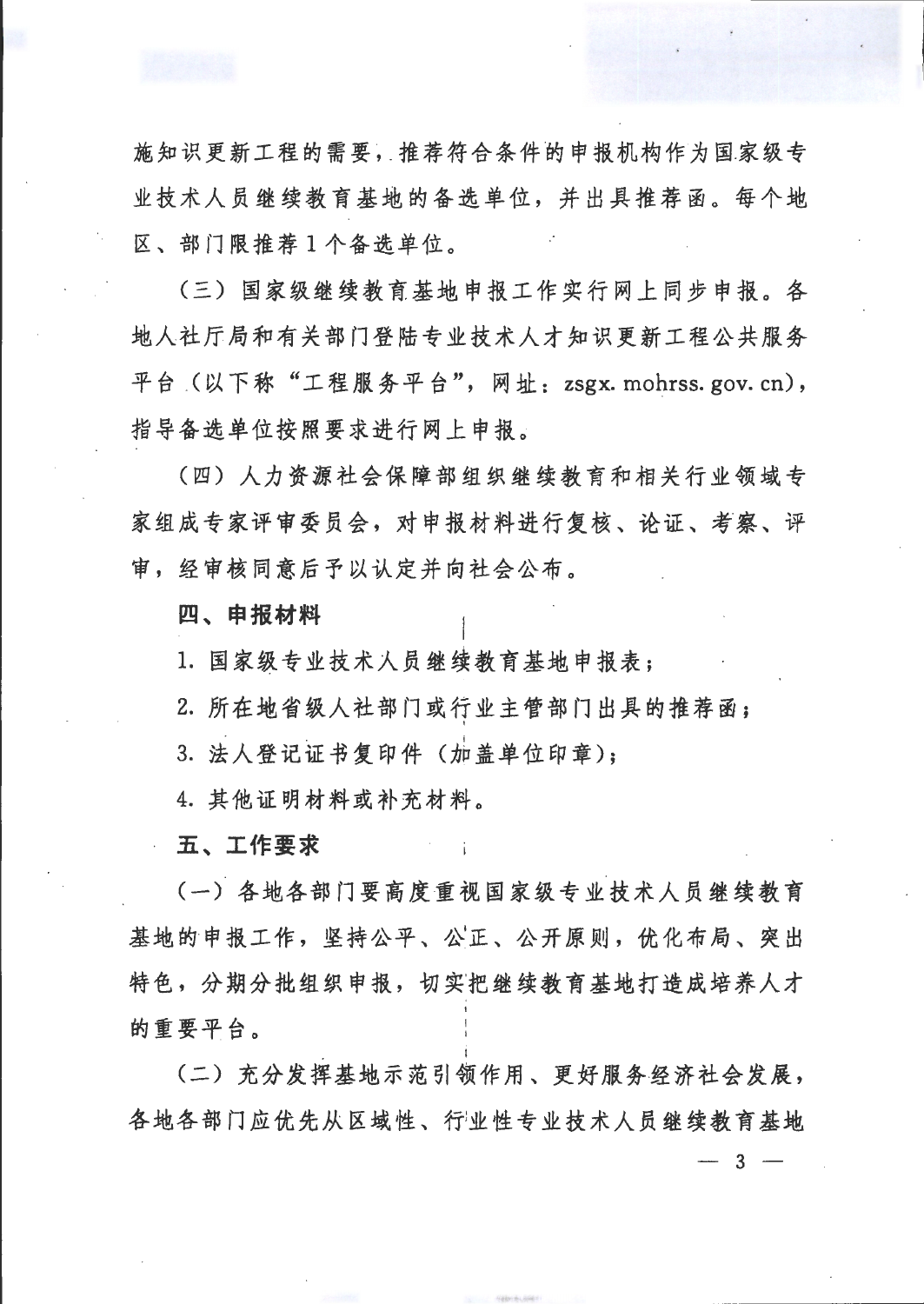中推荐遴选,并重点考察备选单位承担专业技术人员培养培训任 务的情况。

(三) 各地各部门请于 2022 年 5 月 27 日前通过工程服务平 台完成网上申报,并将推荐函及国家级专业技术人员继续教育基 地申报表等书面材料报送人力资源社会保障部事业单位人事服务 中心继续教育和国际合作处。

联系电话: 010-84629295, 84208342 (兼传真) 邮寄地址: 北京市朝阳区育慧里5号 (邮编: 100101)

附件: 国家级专业技术人员继续教育基地申报表



(此件主动公开)

(联系单位:专业技术人员管理司)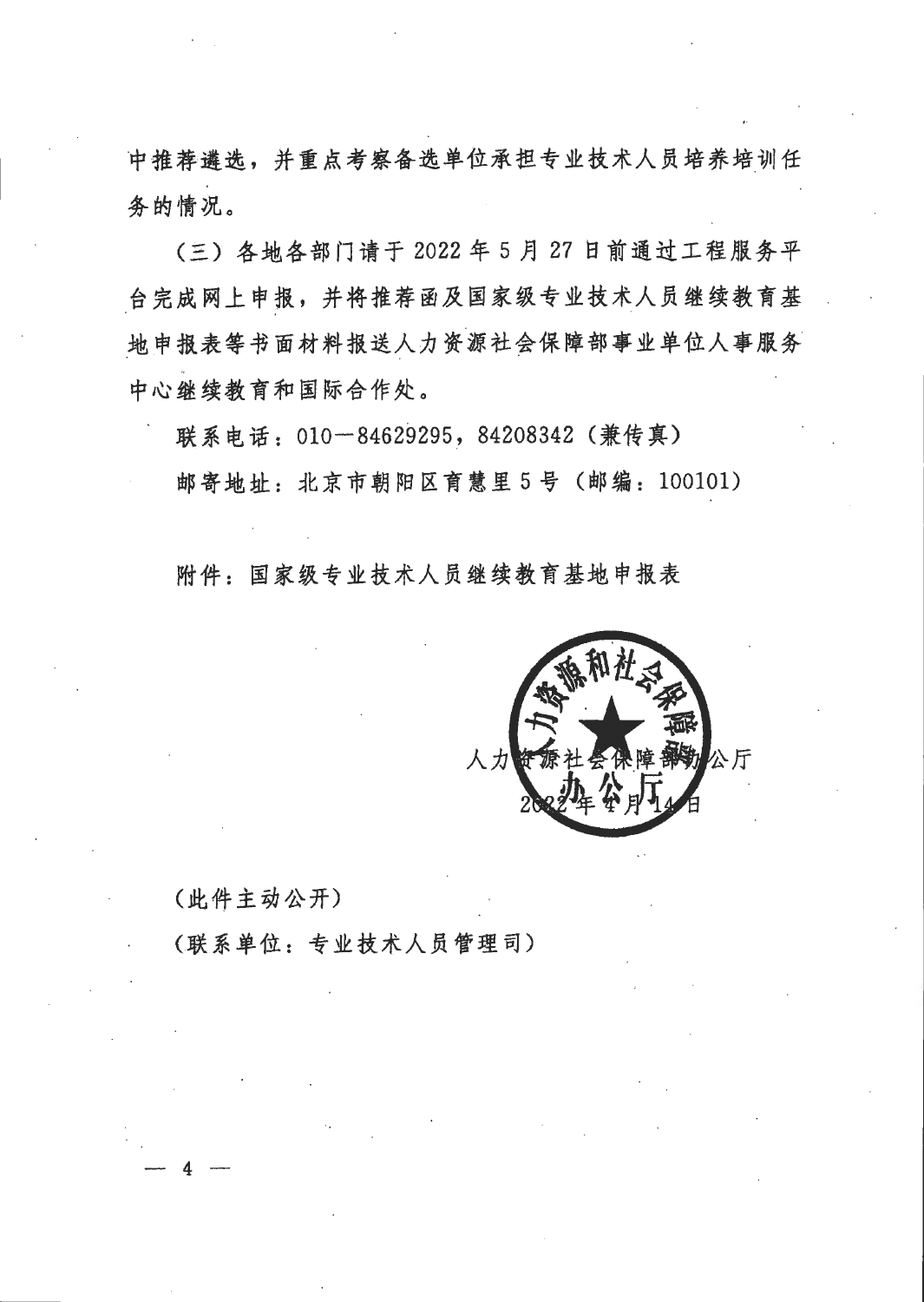附件

## 国家级专业技术人员继续教育基地

申报单位

报

表

申

推荐单位 \_\_\_\_\_\_\_\_\_\_

填表日期

人力资源社会保障部 制

2022年4月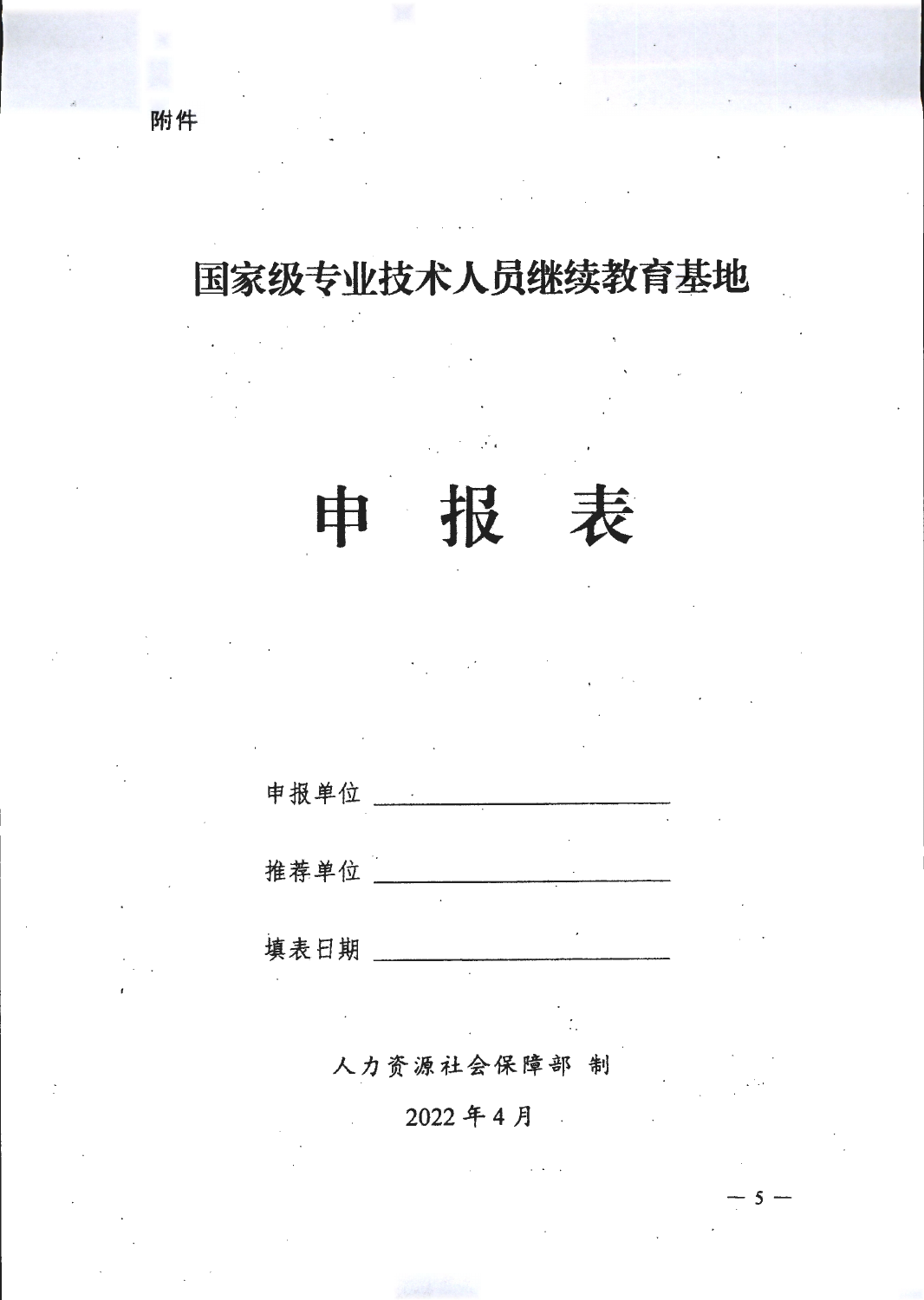| 单位名称       | 单位性质<br>$\mathbf{U} \in \mathbb{R}^{N}$                                         |
|------------|---------------------------------------------------------------------------------|
| 统一社会信用代码   |                                                                                 |
| 法人         | 身份证号                                                                            |
| 联系人        | 联系电话<br>$\mathcal{O}(\mathcal{E}) \geq \frac{1}{2} \sum_{i=1}^n \mathcal{O}(i)$ |
| 通讯地址       |                                                                                 |
| 是否为区域性或行业性 | (如是, 注明具体名称, 并附上证明材料)                                                           |
| 专业技术人员继教基地 |                                                                                 |
|            | (主要包括:单位基本情况,优势资源,培训设施及远程教                                                      |
|            | 学设施情况等, 1000字以内)                                                                |
|            |                                                                                 |
| 单位概况       |                                                                                 |
|            |                                                                                 |
|            |                                                                                 |
|            |                                                                                 |
|            | (500字以内)                                                                        |
| 培训师资       |                                                                                 |
|            |                                                                                 |
|            | (800 字以内)                                                                       |
| 培养培训重点     |                                                                                 |
| 领域专业技术     | $\cdot$                                                                         |
| 人员情况       |                                                                                 |
|            |                                                                                 |
|            | (500 字以内)                                                                       |
|            |                                                                                 |
| 管理制度       |                                                                                 |
|            |                                                                                 |
|            |                                                                                 |

 $\mathbb{R}^2$ 

 $-6 -$